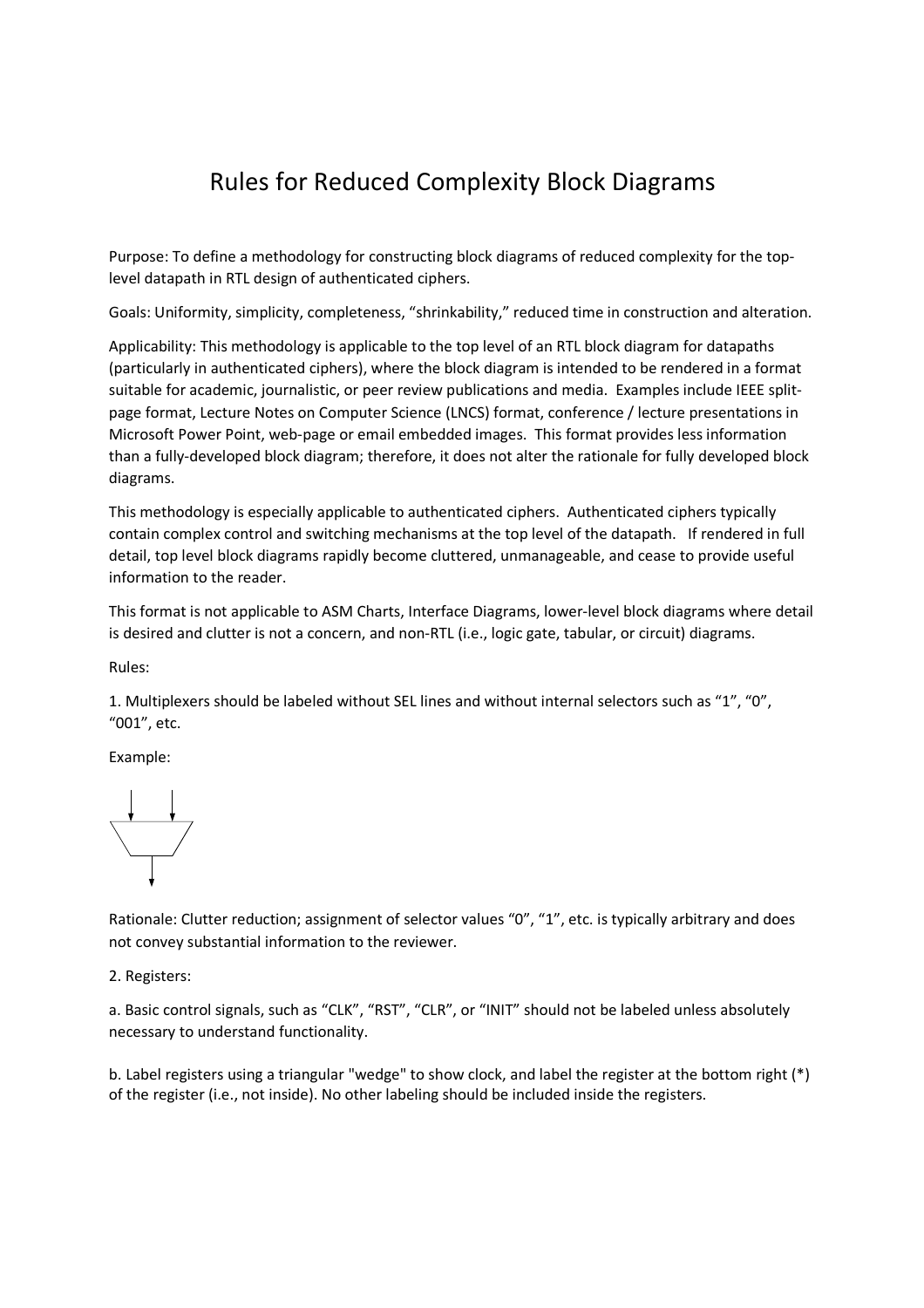\* The label can be placed at the bottom left, or in a convenient logical place, if it will not fit at the bottom right of the box.

Rationale: Provide sufficient information while reducing clutter in and around the register.

Example:



3. Explicitly label all bus widths, however, generic statements such as "all bus widths 128 bits unless indicated" are allowed and encouraged.

a. Use a bold line font for signals with bus widths greater than 1.

b. Use a thin line font for single bit signals.

Example:



Rationale: Clutter reduction.

5. Label lower level entities (such as "AES Enc") inside the box. The key external ports of the lower level entity should be displayed within the box, when practical. However, if so doing will present a cluttered appearance they can be omitted.

6. Use the following standard symbology as shown below (additional symbols are possible).



7. Do not use the generic wedge-shaped ALU symbol (i.e., the symbol often found in microprocessor block diagrams), unless absolutely necessary.

Rationale: Generic ALU functions are rare in cryptographic implementations, and may confuse the reader.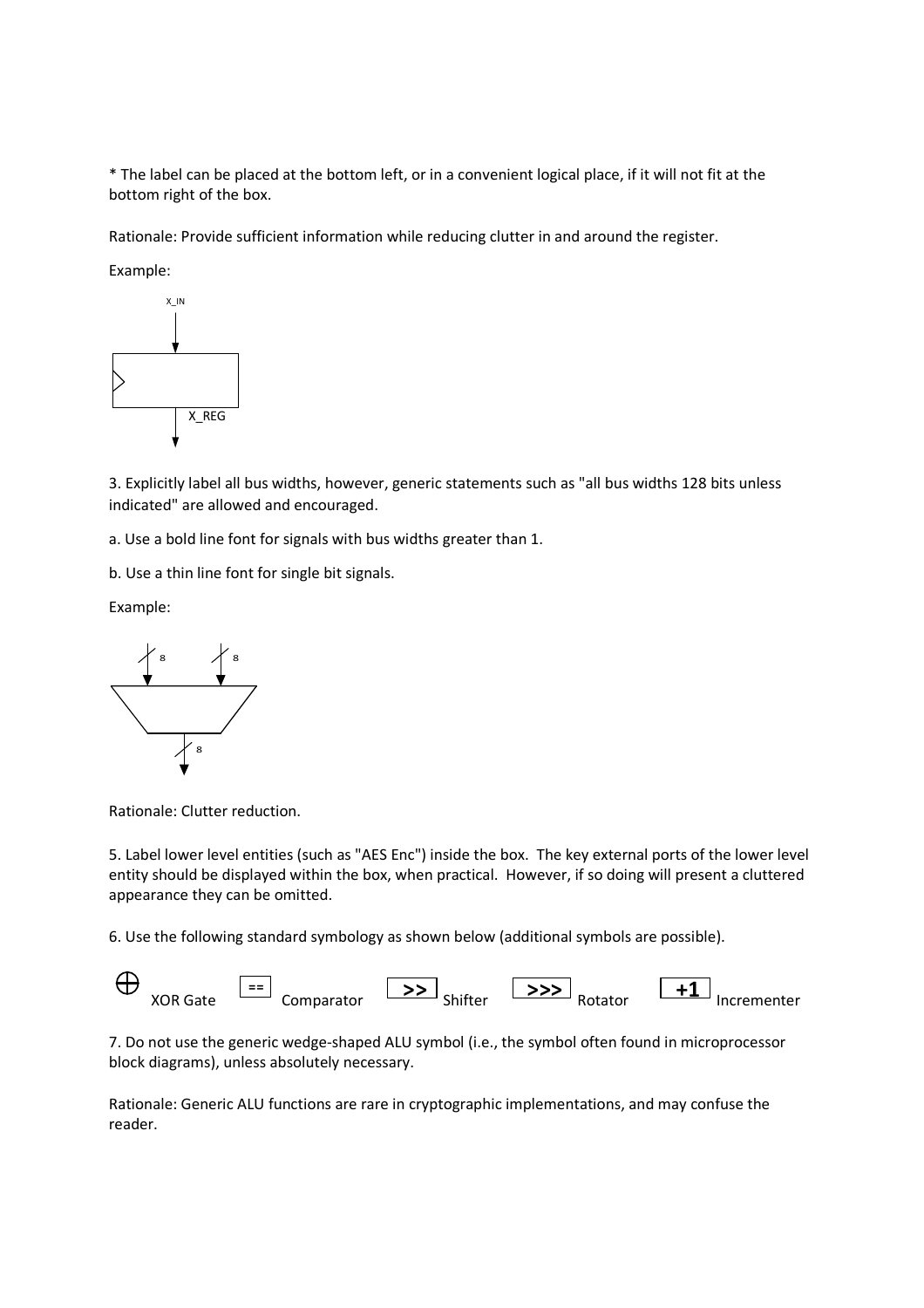8. Avoid the use of logic gates, unless absolutely necessary to understand functionality.

Rationale: Logic gates should generally be avoided in RTL design; Clutter reduction.

9. Generally avoid labeling intermediate signals where it is possible for a reader to understand the flow by just following along on the diagram.

10. Use either "flyovers" to indicate that wires do not touch, or "solder points" (i.e., dots) to show that connections exist. Note that xfig does not support flyover wires.

Rationale: Ensure that the reader understands where connections exist.

11. Signal names which specify a formal external port defined in the interface should be **bold font.**

The following block diagram is an example of a top level block diagram drawn using these rules, including flyovers: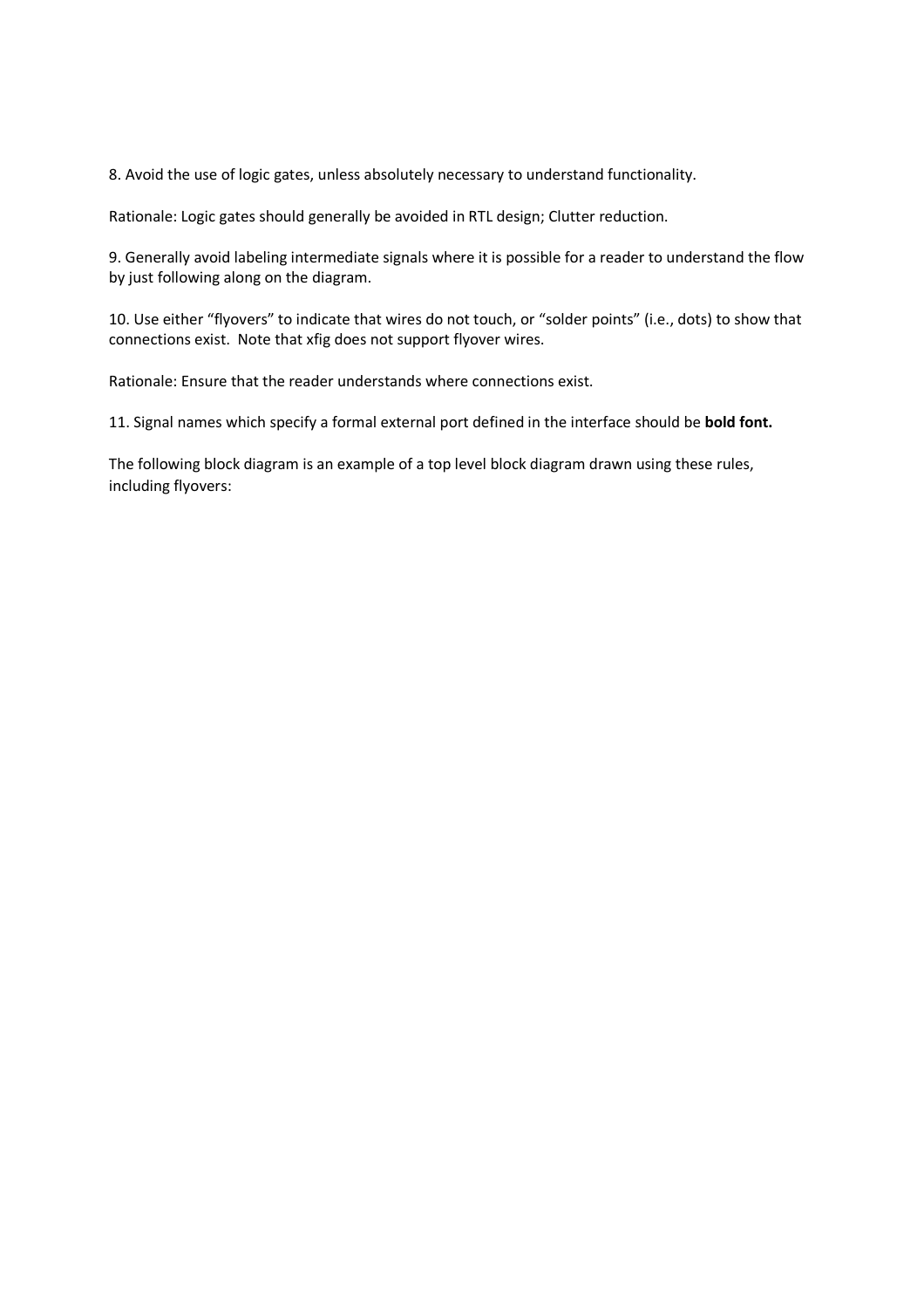

The following block diagram is an example of a top level block diagram drawn using these rules, including solder points: